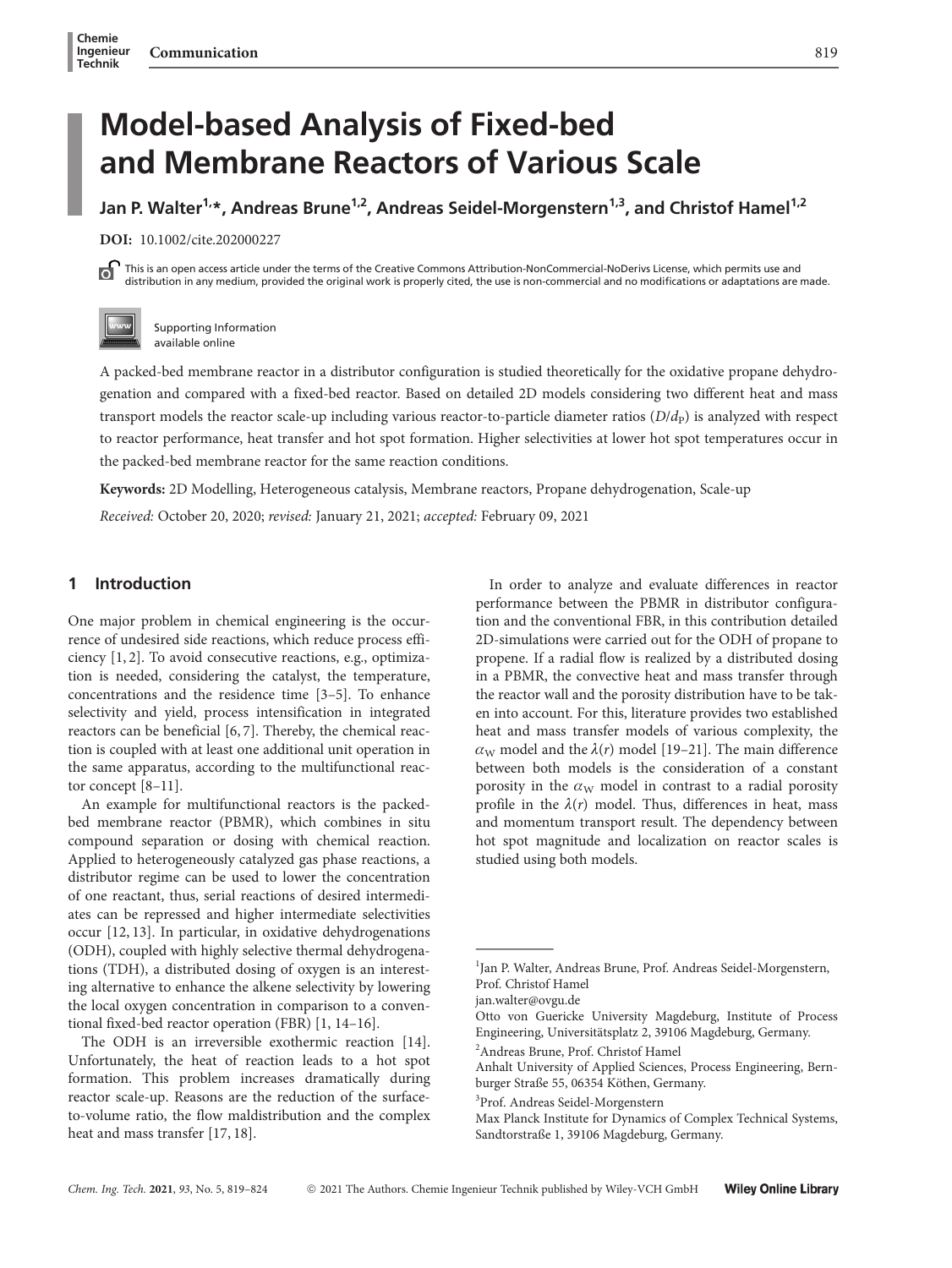(8)

# 2 Modelling

## 2.1 Balance Equations

For a detailed analysis of the temperature and concentration profiles in FBR and PBMR, a 2D reactor model is implemented in the commercial software tool COMSOL Mutliphysics® 5.5. The reactor model is based on the following assumptions: steady-state, pseudo-homogenous, ideal gas behavior, incompressible flow and no heat radiation.

## 2.1.1 Component Mass Balance

$$
0 = -\frac{\partial (\varepsilon u_z c_i)}{\partial z} - \frac{1}{r} \frac{\partial (\varepsilon r u_r c_i)}{\partial r} + D_{i,z}^{\text{eff}}(r) \frac{\partial^2 c_i}{\partial z^2} + \frac{1}{r} \frac{\partial}{\partial r} \left[ D_{i,r}^{\text{eff}}(r) r \frac{\partial c_i}{\partial r} \right] + (1 - \varepsilon) \Phi \rho_{\text{cat}} \sum_{j=1}^{M} v_{i,j} r_j
$$
(1)

with 
$$
\Phi = \frac{m_{\text{cat}}}{m_s} \tag{2}
$$

BC: 
$$
c_i(z = 0) = c_{i,ts}; \frac{\partial c_i}{\partial z}(z = Z) = 0; \frac{\partial c_i}{\partial r}(r = 0) = 0
$$
 (3)

FBR: 
$$
J_i = 0
$$
 (4)

PBMR: 
$$
J_i = -D_{i,r}^{\text{eff}} \frac{\partial c_i}{\partial r}(r = R)
$$
 (5)

The molar flux through the membrane wall is calculated as follows:

$$
J_{\rm i} = \frac{\dot{V}_{\rm ss}}{A_{\rm mem}} c_{\rm i, ss} \tag{6}
$$

with the volumetric flow through the membrane  $\dot{V}_{ss}$ , the membrane surface area  $A_{\text{mem}}$  and the inlet concentration of component *i* distributed via membrane  $c_{i,ss}$ .

## 2.1.2 Heat Balance

$$
0 = -c_{\mathbf{p}_f} \frac{\partial (\varepsilon u_{\mathbf{z}} \rho_f T)}{\partial z} - \frac{1}{r} c_{\mathbf{p}_f} \frac{\partial (\varepsilon r u_{\mathbf{r}} \rho_f T)}{\partial r} + \lambda_z^{\text{eff}}(r) \frac{\partial^2 T}{\partial z^2} + \frac{1}{r} \frac{\partial}{\partial r} \left[ \lambda_r^{\text{eff}}(r) r \frac{\partial T}{\partial r} \right] + (1 - \varepsilon) \Phi \rho_{\text{cat}} \sum_{j=1}^M (-\Delta H_R)_j r_j
$$
(7)  
BC:  $T(z = 0) = T_{\text{in}}; \frac{\partial T}{\partial z}(z = Z) = 0; \frac{\partial T}{\partial r}(r = 0) = 0$ 

$$
\alpha_{\rm W}
$$
 model  $(\bar{\varepsilon} \neq f(r))$ :  $-\lambda_{\rm r}^{\rm eff} \frac{\partial T}{\partial r}(r=R) = \alpha_{\rm W}(T(r=R) - T_{\rm W})$ \n  
\n(9)

$$
\lambda(r) \text{ model } (\varepsilon = f(r)) \colon \quad T(r = R) = T_W \tag{10}
$$

The  $\alpha_W$  model is based on radial constant dispersion coefficients for heat and mass transfer and a heat transfer coefficient, to describe the temperature rise in the wall-near region [20–23]. The more realistic  $\lambda(r)$  model considers a radial dependency of the dispersion coefficients and heat transfer by conduction in the flow boundary layer [19–21].

#### 2.1.3 Momentum Balance

To model the convective heat and mass transport dependency on the porosity distribution, the Navier-Stokes equations and the mass continuity equation are solved simultaniously in addition to the mass balances and heat balance as described in the Supporting Information 2.1.

## 2.2 Preliminary Investigations

## 2.2.1 Reactor Concepts and Reaction Network

In Fig. 1a the concepts of FBR and PBMR are illustrated. The reactor is divided in an inlet zone  $(1)$ , a reaction/mem-



Figure 1. a) Schemes of studied reactor concepts FBR and PBMR, b) total volumetric flows of FBR and PBMR along axial reactor coordinate and c) reaction network of the ODH.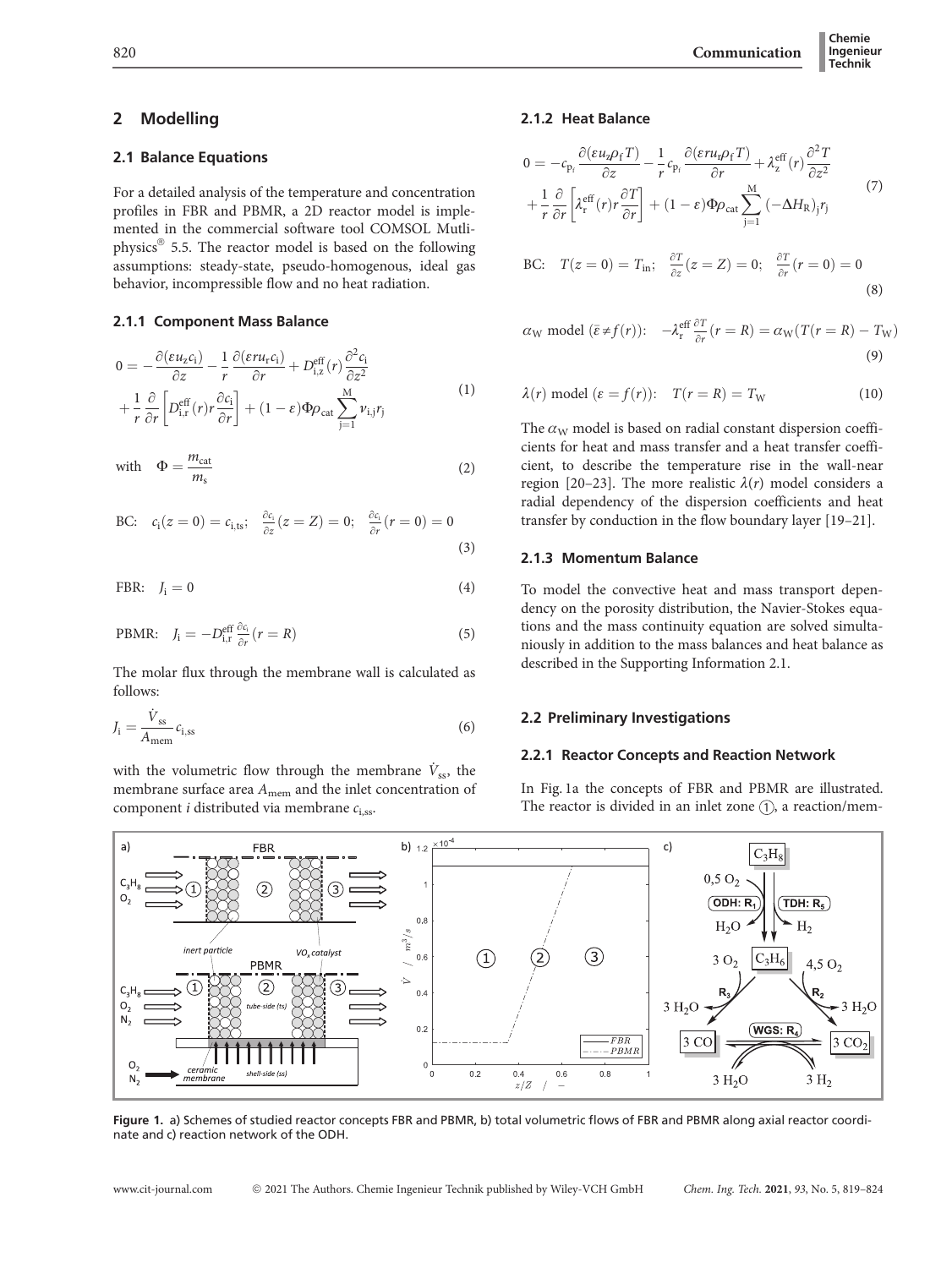$$
\dot{V}_{ts} = \frac{\dot{V}}{1 + \frac{1}{\mu/s}}; \quad \dot{V}_{ss} = \dot{V}_{ts} \frac{1}{\frac{t}{\mu/s}}
$$
(11)

with the tube-to-shell-side ratio ts/ss , and the volumetric flow of the tube-side  $\dot{V}_{ts}$ .

The kinetic description for the ODH of propane is based on the derived reaction network, shown in Fig. 1c. Detailed information about the reaction kinetics can be found in Supporting Information 1.

#### 2.2.2 Modelling of Heat and Mass Transfer

For an objective comparison and analysis of FBR and PBMR, taking into account scale-up, hot spot formation and cooling by distributed dosing, the 2D models (Eq. (1)–(10)) are solved applying the  $\alpha_W$  model and the  $\lambda(r)$  model. Since the more precise  $\lambda(r)$  model, considering  $\varepsilon = f(r)$ , is in a better agreement with experimental data, it is used in the following for further investigations with respect to scale-up. Detailed information and discussions can be found in Supporting Information 2.2.

# 3 Simulation Studies

#### 3.1 Influence of Reactor Scale-up

The surface-to-volume-ratio of cylindrical reactors decreases linearly with an increased tube diameter (4/D). This results in a greater distance between core and reactor wall, which leads to significant hot spot in packed catalyst beds during scale-up. To quantify this influence, various  $D/d<sub>p</sub>$ ratios (6, 21, 40) of the FBR are studied with respect to hotspot temperature and reactor performance. Two different cases are investigated: a constant weight hourly space velocity (WHSV =  $m_{cat}/\dot{V}$ ) of 400 kg s m<sup>-3</sup> with an adjusted catalyst fraction  $\Phi$  (Eq. (2)) (Supporting Information 3) and a constant catalyst fraction  $\Phi = 1$  with an adjusted WHSV, as shown in Fig. 2 (calculations in Supporting Information 4). To assure a comparability between both cases, the same volumetric flow is used, so that the residence times are equal. The particle diameter is held constant at  $d_P = 1$  mm [14].

As shown in Fig. 2, the reactor performance is enhanced due to an increased hot spot temperature during scale-up (266 K), supporting the endothermic TDH and catalyst deactivation by sintering, e.g. The maximum propene yield is reached at  $D/d_P = 40$  and is about 45%. The highest propene selectivities and yields occur independently of the reactor scale at very low oxygen concentrations ( $x_{O2,in}$  = 0.25...1 %), thus, the advantage of a PBMR in distributor

 $\frac{1}{2}$  $x_{O_2,in}$ Figure 2. Conversion  $\bigcirc$ , selectivity  $\Box$ , yield  $\bigtriangleup$  and hot spot temperatures of various reactor scales of the FBR for different oxygen concentrations ( $x_{C3H8,in}$  = 1 %,  $T_W = T_{in}$  = 600 °C,

 $d_P = 1$  mm),  $\lambda(r)$  model.

configuration is obvious. By applying distributed dosing, the membrane flow offers additionally the possibility to decrease the hot spot temperature by a convective cooling. Based on these finding, in the following chapter the impact of temperature by a radial dosing on hot spot formation and reactor performance is studied for various scales and compared with results of the FBR.

# 3.2 Influence of Constant Wall/Membrane Flow **Temperature**

The different dosing strategies are compared for a constant inlet and wall temperature ( $T_{\text{W}} = T_{\text{in}} = 600 \degree \text{C}$ ), a constant average reactor scale ( $D/d<sub>P</sub> = 21$ ) and different catalyst fractions and oxygen concentrations.

As shown in Fig. 3a and b, the oxygen dosing leads to an enhanced reactor performance of the PBMR in comparison to the FBR. In particular, the propene selectivity can be improved because of the lowered oxygen concentrations. Thus, undesired series reactions are depressed. However, due to higher local oxygen concentrations in the FBR, higher propane conversions occur. Since the propene yield of the PBMR is higher, it can be seen, that increased selectivities of the PBMR dominate higher conversions of the FBR. The yield can be enhanced up to 35 % by increasing the mass of catalyst, leading also to higher hot spot temperatures, especially in the conventional FBR (Fig. 3c). The hot spot temperature can be decreased and controlled significantly by applying the PBMR, what is shown in Fig. 3c. Similar results can be found for the oxidative coupling of methane [24]. The hot spot temperature of the FBR increases drastically

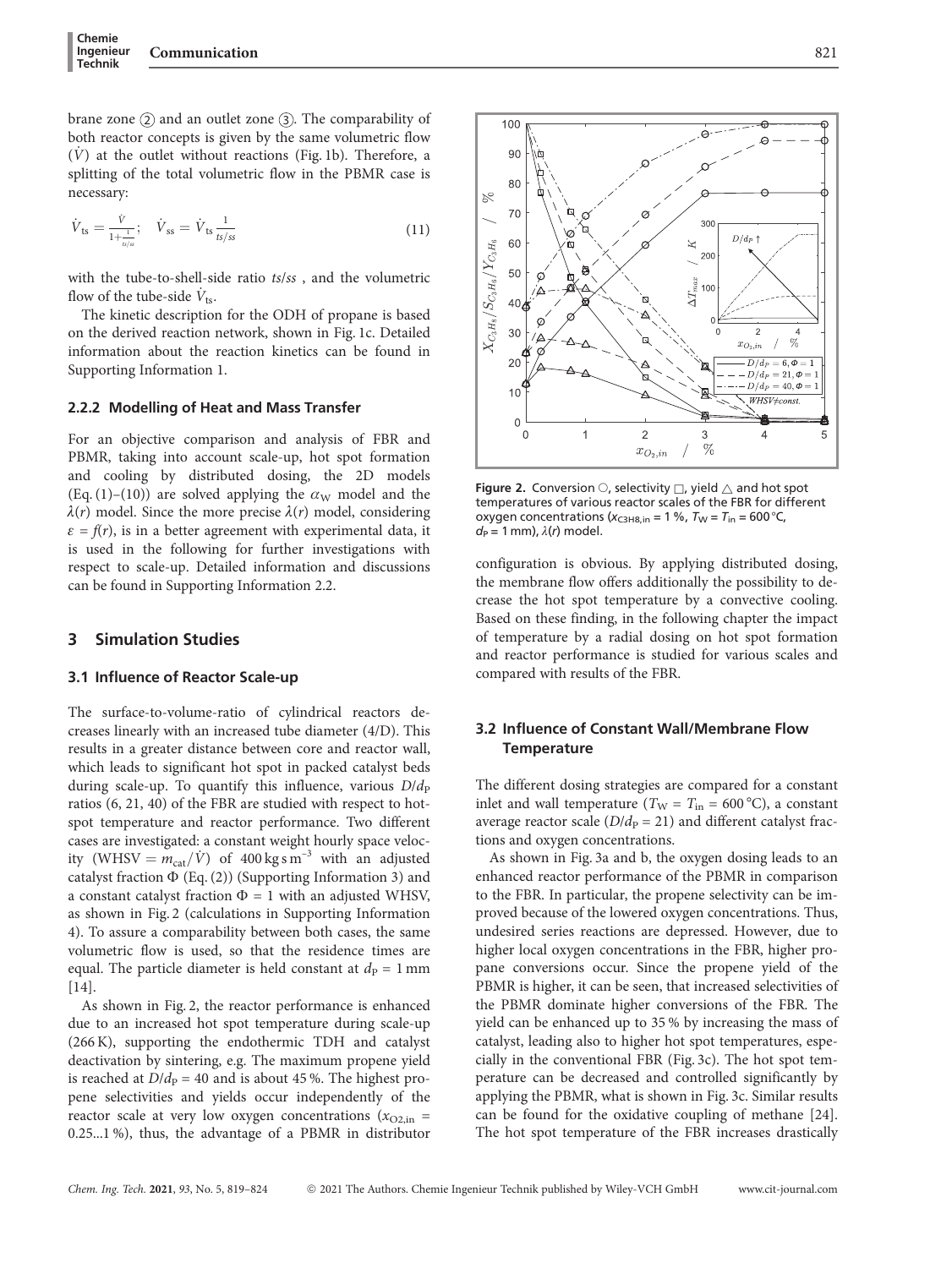$\phi = 0.55$  $a)$  100 90 80 ×  $70$  $X_{C\epsilon H\epsilon}/S_{C\epsilon H\epsilon}/Y_{C\epsilon H\epsilon}$ 60 50  $_{FBE}$ PBMR  $40$ Ċ  $conversio$  $selectivitu$  $\Box$  $30$ vield  $\mathfrak{D}$  $\Omega$  $\overline{0}$  $\overline{2}$ ă  $\%$  $x_{O_2,in}$  $\phi=1$ b)  $100$  $90^{\circ}$  $80$ ×  $70$ 60  $\rm Y_{CeE}/S_{CeHe}/Y_{CeHe}$  $50$  $40$  $3<sup>0</sup>$  $\mathcal{D}$  $10$  $\overline{0}$  $\overline{2}$  $\overline{0}$  $\overline{1}$ 3  $\frac{1}{\sqrt{2}}$  $x_{O_2}$  $c)$ 80 FBR  $\overline{7}$  $-PBMR$  $\phi = 0.55$  $\mathbf{r}$  $\phi = 1$ 60 50  $\overline{K}$  $4($ naz  $\overline{\mathcal{M}}$  $\Delta T_{\rm m}$  $\overline{2}$  $10$  $-10$  $\overline{1}$  $\overline{c}$  $\overline{4}$  $\overline{5}$ ່ດ  $\overline{3}$  $\frac{1}{2}$  $x_{O_2,i}$ 

Figure 3. a) and b) Comparison between the FBR and PBMR (*ts/ss* = 1/8) in pilot-scale (*D/d<sub>P</sub>* = 21) with various catalyst frac-<br>tions (WHSV(Φ = 0.55) = 400 kg s m<sup>–3</sup>, WHSV(Φ = 1) = 722 kg s m<sup>–3</sup>) for different oxygen concentrations and c) hot spot temperatures of the FBR and PBMR in pilot-scale ( $D/d<sub>P</sub> = 21$ ) with various catalyst fractions for different oxygen concentrations  $(x_{\text{C3H8,in}} = 1 \%, T_{\text{W}} = T_{\text{in}} = 600 \degree \text{C}, \lambda(r) \text{ model}.$ 

with an increased oxygen concentration and mass of catalyst, whereas the PBMR is nearly independent of both, due to radial convection by distributed dosing, which leads to a direct cooling of the catalyst bed. Thus, no heat accumulation in a particular region is pronounced in the PBMR.

#### 3.3 Various Wall/Membrane Flow Temperatures

Since the significantly highest hot spot temperature of the FBR occurs at  $D/d_p = 40$  (Fig. 2), the influence of the membrane flow temperature is studied in detail for this case. In Fig. 4a the performance and hot spot temperatures of the PBMR with  $D/d_p = 40$  for various wall and respectively membrane flow temperatures, as a new degree of freedom, are shown.

Fig. 4a illustrates, that the hot spot temperature can be decreased in a controlled manner by lowering the membrane flow temperature. This also leads to a deeper penetration of oxygen into the catalyst bed (Fig. 4b), by taking the hot spot positions into account. As described before, the hot spot in the PBMR is not localized as in the FBR. Due to the distributed dosing, oxygen is radially limited, which reduces the influence of series oxidations and shifts the hot spot convectively to the reactor outlet. With higher temperature, oxygen is faster converted, so that the hot spots occur closer to the wall (Fig. 4b). In comparison to the FBR, the hot spot temperature of the PBMR is drastically lower. Unfortunately, the reactor performance slightly decreases along a drastically lowered membrane flow temperature, mainly due to a lower reaction rate of the highly endothermic TDH. Thus, a new optimization problem results with respect to the membrane flow temperature.

# 4 Conclusion

The aim of this theoretical study was to investigate the influence of scale-up and axial oxygen distribution on reactor performance and hot spot formation. A conventional FBR and the PBMR were applied to the ODH and TDH of propane to propene. 2D simulations based on the more complex  $\lambda(r)$  model revealed a better agreement with experimental data than those based on the simplified  $\alpha_W$  model. As shown in this contribution, the yield of propene can be increased in pilot-scale from 18 to 21 % with a catalyst ratio of  $\Phi = 0.55$  and from 28 to 35% with a catalyst ratio of  $\Phi = 1$ , by using a PBMR instead of the FBR. Furthermore, it is found, that the hot spot temperature of the FBR increases significantly with an increased  $D/d<sub>p</sub>$  ratio. By a distributed membrane flow, the hot spot temperature and location can be controlled and the formation of a local hot spot can be depressed.

Consequently, selectivity and temperature control via adjusting suitable membrane flows is promising. This offers new degrees of freedom for membrane distributors. Since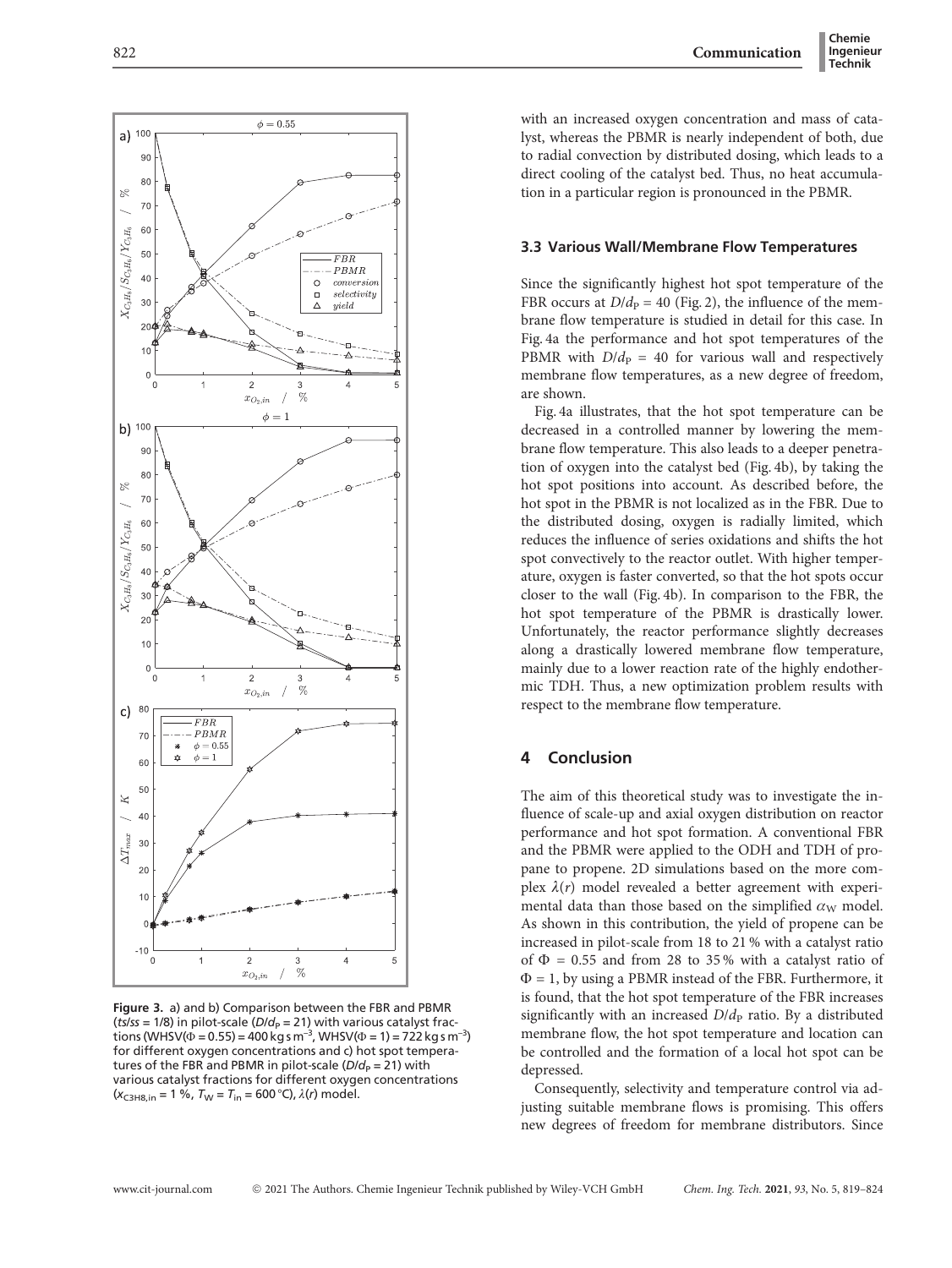

the temperature and concentration fields are complex, only a detailed 2D modelling provides sufficient understanding and potential for further optimization.

# Supporting Information

Supporting information for this article can be found under DOI: 10.1002/cite.202000227. This section includes additional references to primary literature relevant for this research [25–32].

## Acknowledgement

The financial support of the German Science Foundation (Project: ,,Kontrolle und Intensivierung von Reaktionen durch Einsatz zyklisch betriebener Distributoren'' (SE 568/ 23-1 / HA 6762/2-1) is gratefully acknowledged. Open access funding enabled and organized by Projekt DEAL.

# Symbols used

| a                     | $ - $                                                    | exponent                              |
|-----------------------|----------------------------------------------------------|---------------------------------------|
| $\boldsymbol{A}$      | $\lceil m^2 \rceil$                                      | area                                  |
| b                     | $[-]$                                                    | exponent                              |
| $\mathcal{C}$         | $\lceil \text{mol m}^{-3} \rceil$                        | concentration                         |
|                       | $[J \text{ (mol K)}^{-1}]$                               | specific heat capacity                |
| $\frac{c_{\rm p}}{d}$ | $\lfloor m \rfloor$                                      | diameter                              |
| D                     | $\lfloor m \rfloor$                                      | tube diameter                         |
| $D^{\text{eff}}$      | $\rm [m^2s^{-1}]$                                        | effective mass dispersion coefficient |
| J                     | $\lceil \text{mol} \, (\text{m}^2 \text{s})^{-1} \rceil$ | molar flux                            |
| $\boldsymbol{k}$      | $\lceil m^{3n}Pa^{-n} \rceil$                            | reaction rate constant                |
| К                     | $ - $                                                    | performance indicator (conversion,    |
|                       |                                                          | selectivity, yield)                   |
| $K_{\text{WGS}}$      | $ - $                                                    | equilibrium constant                  |
| $\,m$                 | [kg]                                                     | mass                                  |
| 'n                    | $\lceil \text{mol s}^{-1} \rceil$                        | molar flow                            |

Figure 4. a) Comparison of the reactor performance of the PBMR  $(ts/ss = 1/8)$  with different membrane flow temperatures  $(T_W)$  and corresponding hot spot temperatures ( $T_{\text{in}} = 600 \degree C$ ,  $D/d_P = 40$ ,  $\Phi$  = 0.32, WHSV = 400 kg s m<sup>-3</sup>,  $x_{C3H8,in} = 1 \%$ ,  $x_{O2,in} = 4 \%$ ) and b) corresponding local hot spot positions in a 2D-illustration,  $\lambda(r)$  model.

 $N_{\rm exp}$  [–] number of experiments<br>p [Pa] pressure p [Pa] pressure  $r$  [mol (kg s)<sup>-1</sup>] reaction rate r [m] radial coordinate  $R$  [m] tube radius<br>S  $[-]$  selectivity S [–] selectivity<br>T [K] temperatu [K] temperature<br>[m s<sup>-1</sup>] superficial ve u  $[m s^{-1}]$  superficial velocity<br>  $\dot{V}$   $[m^3 s^{-1}]$  volumetric flow  $\dot{V}$  [m<sup>3</sup>s volumetric flow  $V_{\rm R}$  [m<sup>3</sup>] reactor volume x [–] molar fraction X [-] conversion<br>Y [-] yield yield z [m] axial coordinate<br>Z [m] reactor length [m] reactor length

# Greek symbols

| $\alpha$                         | $[{\rm W\, (m^2K)^{-1}}]$ | heat transfer coefficient             |
|----------------------------------|---------------------------|---------------------------------------|
| $\Delta H_{\rm R}$               | $[J mol-1]$               | reaction enthalpy                     |
| ε                                | $[-]$                     | porosity                              |
| $\frac{\eta}{\lambda^{\rm eff}}$ | [Pa s]                    | dynamic viscosity                     |
|                                  | $[W(mK)^{-1}]$            | effective heat dispersion coefficient |
| $\mathcal V$                     | $[-]$                     | stoichiometric coefficient            |
| $\rho$                           | [ $\text{kg m}^{-3}$ ]    | density                               |
| $\rho_{\rm bulk}$                | [ $\text{kg m}^{-3}$ ]    | bulk density                          |
| Φ                                |                           | catalyst fraction                     |

# Subscripts

l

Ī

| Ċ    | cross section                         |
|------|---------------------------------------|
| cat  | catalyst                              |
| exp  | experimental                          |
| f    | fluid                                 |
| high | higher <i>D</i> /d <sub>P</sub> ratio |
| i    | component index                       |
| in   | inlet                                 |
| j    | reaction index                        |